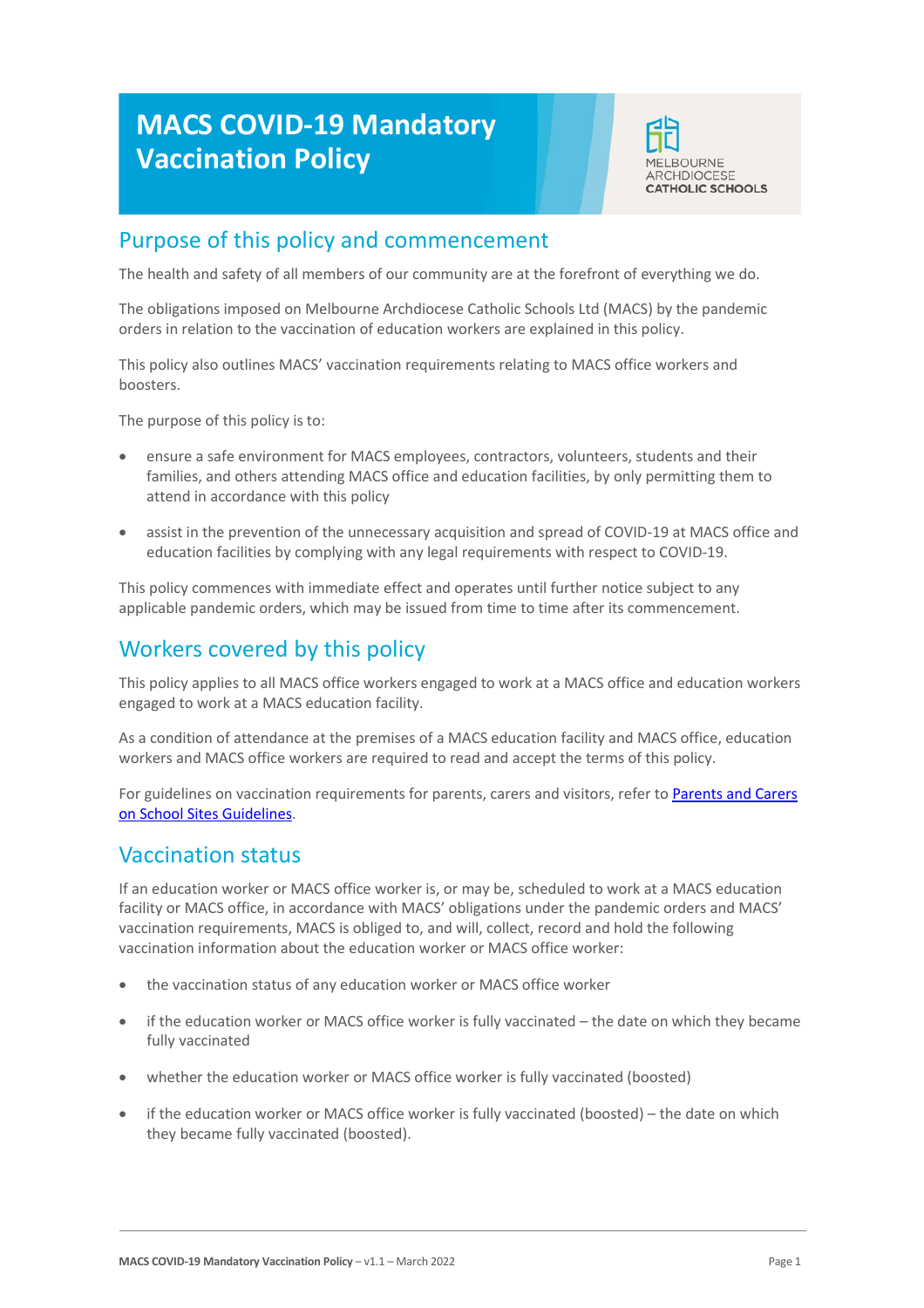MACS is authorised under the pandemic orders to use any information that it holds about the vaccination status of any education worker or MACS office worker who is, or may be, scheduled to work at a MACS education facility or MACS office, except an education worker's or MACS office worker's Individual Healthcare Identifier.

### **Evidence of vaccination status**

MACS will accept the following as evidence of vaccination status containing the required information as described below:

- any information that is derived from a record of information that was made under, or in accordance with, the *Australian Immunisation Register Act 2015* (Cth)
- the name or type of any dose of a COVID-19 vaccine received by the person
- the date on which the person received any dose of a COVID-19 vaccine.

**Note:** Vaccination information may be recorded in a variety of documents, such as a letter from a medical practitioner, a certificate of immunisation or an immunisation history statement obtained from the Australian Immunisation Register. For overseas travellers, it may be recorded in an Australian International COVID-19 Vaccination Certificate or vaccination certificate issued by an overseas government authority, accompanied by the Australian Travel Declaration or COVID-19 Vaccination and Testing Declaration for travel to Australia.

### **Privacy**

Subject to the pandemic orders, information provided about an education worker's or MACS office worker's vaccination status in accordance with this policy will be handled by MACS in line with the Catholic Education Commission of Victoria Ltd (CECV) Data Collection Statement.

### Attendance at the premises of a MACS education facility or office

The pandemic orders oblige MACS to take all reasonable steps to ensure that an education worker or MACS office worker does not enter, or remain on, the premises of a MACS education facility or MACS office for the purposes of working at those premises, unless the education worker or MACS office worker is fully vaccinated or an exception under the pandemic orders applies.

MACS is required under the pandemic orders and MACS' vaccination requirements to take all reasonable steps to ensure that an education worker or MACS office worker does not enter, or remain on, the premises of a MACS education facility or MACS office for the purposes of working at those premises, unless the education worker or MACS office worker is fully vaccinated (boosted) by the date of the applicable **booster deadline** (as defined below) or an exception under the pandemic orders applies.

If an education worker or MACS office worker does not provide information about their vaccination status, MACS will, in accordance with the pandemic orders, treat that education worker or MACS office worker as unvaccinated when considering whether they may enter, or remain on, the premises of any MACS education facility or MACS office for the purposes of working at the premises.

# Exceptional circumstances exception

**At any time**, an education worker or MACS office worker, regardless of their vaccination status, is permitted to attend the premises of any MACS education facility or MACS office, even if MACS has not collected information about their vaccination status, if one or more exceptional circumstances as defined by the pandemic orders applies.

In the event of exceptional circumstances as defined within the pandemic orders, MACS must take all reasonable steps to ensure that the education worker or MACS office worker remains on the premises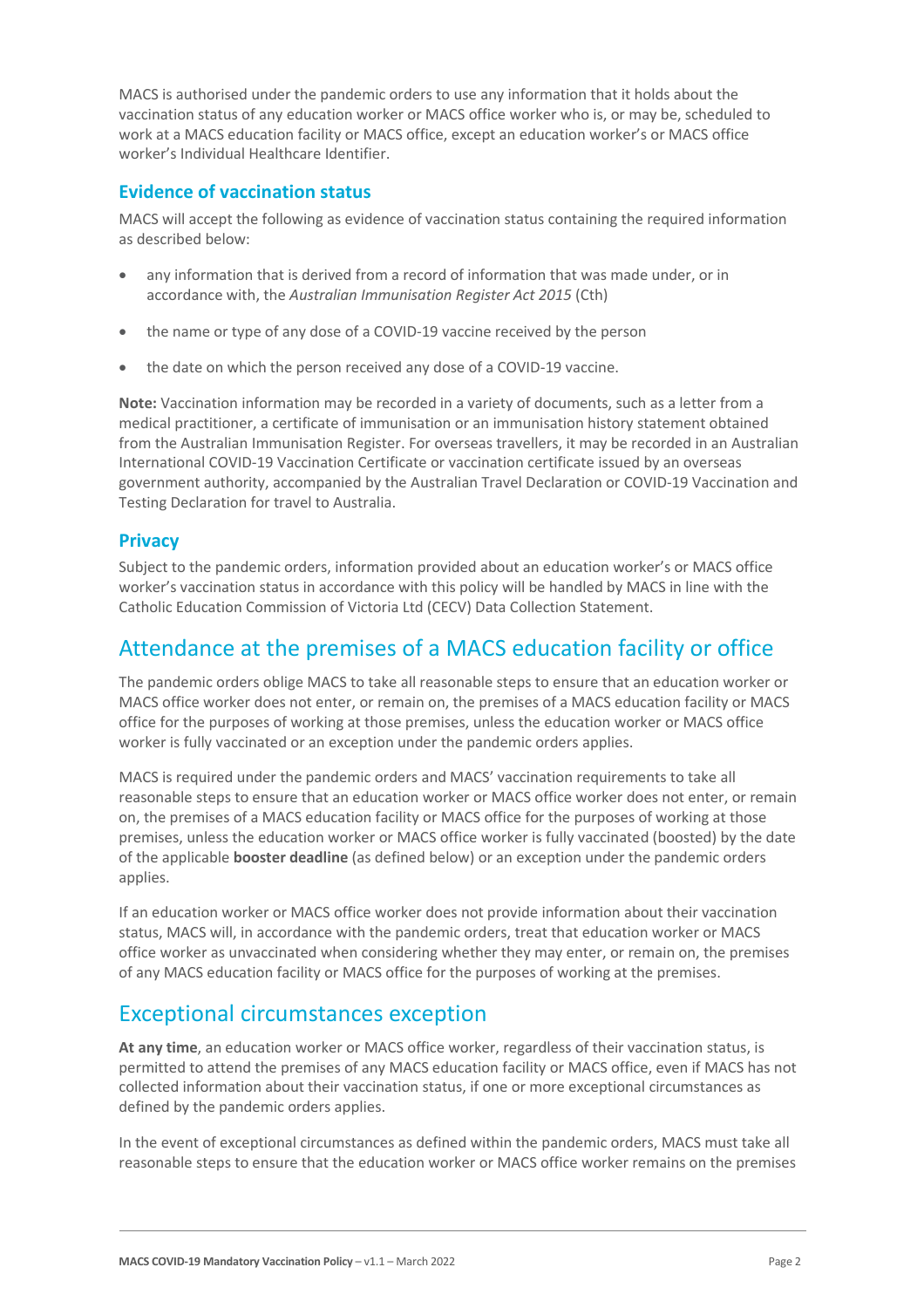of the MACS education facility or MACS office only for the period necessary to respond to the exceptional circumstance.

# **Definitions**

In this policy, the following terms have the meaning set out below:

**Acceptable certification**, for the purpose of defining an excepted person, is as defined in the current Pandemic COVID-19 Mandatory Vaccination (Specified Facilities) Order 2022.

**Booster deadline** is as defined in the current Pandemic COVID-19 Mandatory Vaccination (Specified Facilities) Order 2022.

**Booster dose** means that an education worker or MACS office worker has received either:

- a second dose of a COVID-19 vaccine after receiving one dose of a one-dose COVID-19 vaccine
- a third dose of a COVID-19 vaccine after receiving two doses of a two-dose COVID-19 vaccine, including different types of two-dose COVID-19 vaccines.

**Booster (third dose) exceptions** are as defined in the current Pandemic COVID-19 Mandatory Vaccination (Specified Facilities) Order 2022.

**Critical unforeseen circumstance** means a circumstance that MACS could not reasonably have foreseen, nor planned for, which results in a critical need for staff.

### **Education facility** means:

- premises at which a childcare or early childhood service is provided
- premises at which an outside school hours care service is provided
- a school
- school boarding premises.

#### **Education worker** means:

- any person who is employed by MACS to work in a MACS education facility (including teachers, early childhood educators and education support staff)
- a person contracted to work at a MACS education facility who will or may be in close proximity to children, students or staff, whether or not engaged by MACS, including casual relief teachers, breakfast club suppliers, IT personnel, NDIS providers and auditors (but not delivery personnel)
- staff of any other entity who attend a MACS education facility
- volunteers who attend a MACS education facility and work in close proximity to children, students or staff (including parent helpers)
- students on placement at a MACS education facility.

**Emergency situation** is as defined in the current Pandemic COVID-19 Mandatory Vaccination (Specified Facilities) Order 2022.

**Fully vaccinated** means, in respect to an education worker or MACS office worker, that the education or office worker has received either:

• one does of a one-dose COVID-19 vaccine